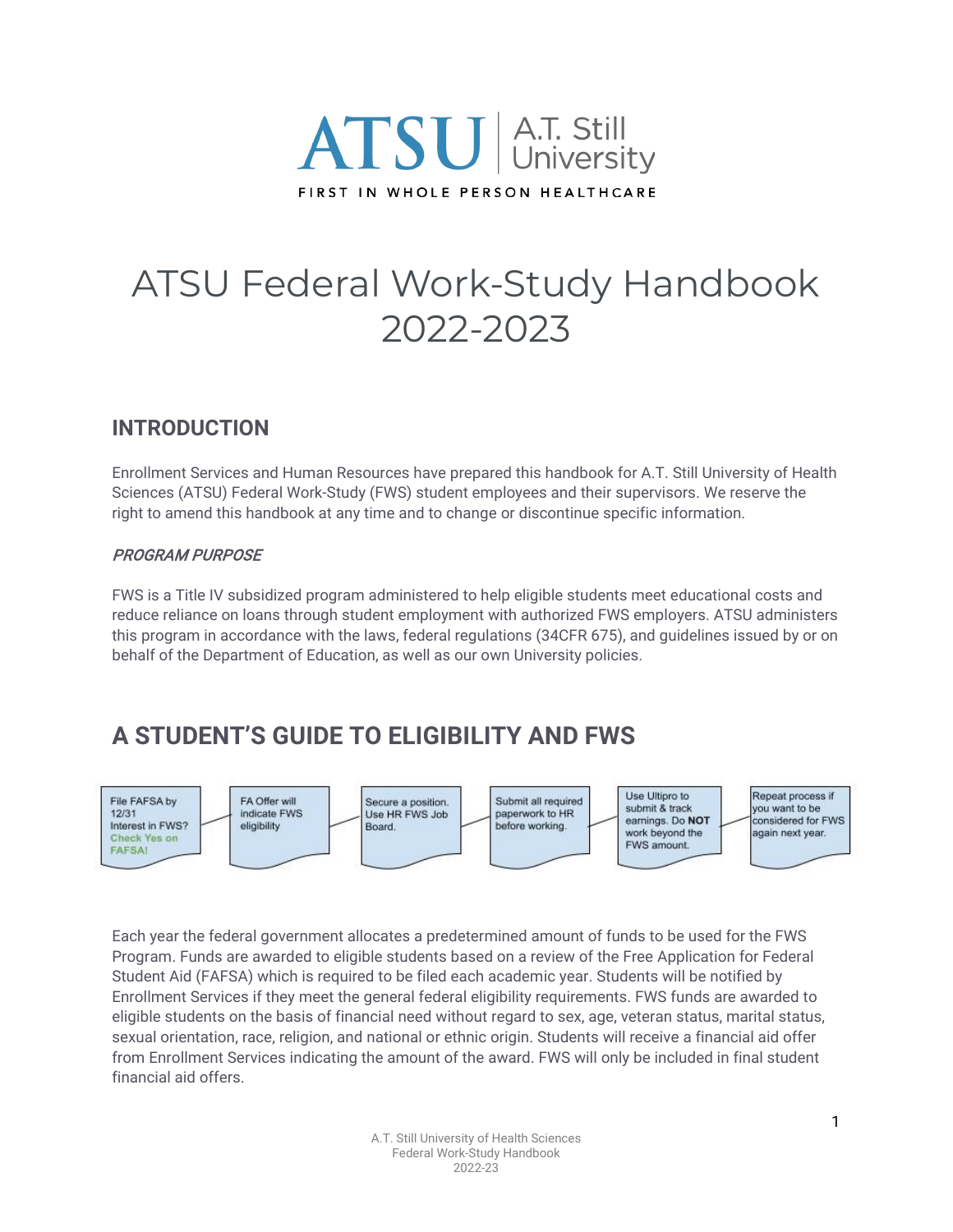Returning residential students will receive priority if the FAFSA is filed by December 31 indicating an interest in FWS and their supervisor requests their return to Human Resources annually by March 15. ATSU will award funds on a first come first serve basis until funds are depleted. KCOM 3<sup>rd</sup> and 4<sup>th</sup> year and SOMA 2<sup>nd</sup>, 3<sup>rd</sup>, and 4<sup>th</sup> year students are not considered for FWS. Students that indicate interest in FWS on their FAFSA but did not receive an offer of FWS in their financial aid offer will be added to a waitlist. The waitlist will be maintained by Enrollment Services and reviewed periodically. Students that wish to be considered for FWS must indicate interest on their FAFSA or make an update to their FAFSA to indicate "Yes" to the FWS interest question. The updated FAFSA will be sent to ATSU-Enrollment Services and the student's name will be added to the waitlist.

Student eligibility to participate in FWS is contingent on financial need and continued Satisfactory Academic Progress (SAP). According to the United States Department of Education regulations (34CFR 668.16 and 668.34), all students receiving Title IV funds (including FWS) must meet and maintain a set of academic standards that demonstrate they are meeting satisfactory academic progress. SAP is measured in terms of qualitative and quantitative standards and must be measured regardless of whether the student received financial aid for the terms and credits measured. Academic standards for 'Satisfactory Academic Progress' can be found in the [ATSU University Catalog](http://catalog.atsu.edu/) under the Financial Aid section. If a student fails to meet SAP, they will no longer qualify to receive Title IV funds, including FWS, and they would be required to stop working their FWS position.

The financial aid offer indicates the "amount" of the FWS; it does not assign students to any particular work position. Also, the receipt of an offer does not complete the FWS process; required paperwork must be completed, approved, and processed for all FWS recipients who apply to work. A FWS student employee may continue to work until the total earnings reach the limit of the award. With the exception of research-based positions, each FWS award is based on an average work schedule of 10 hours per week for the duration of the semester. Students may secure a position requiring on average only 5 hours per week and at that time their FWS award will be adjusted. In some cases, community service positions may be adjusted to address service positions requiring less hours. Supervisors for positions approved for the increase in hours have a special authorization to schedule the additional hours. Only one position per student is allowed except in the case of approved community service positions.

Students that have not secured a Work-Study position by August 1 of each academic year will have their offer automatically canceled. The offer will be converted to a loan offer and the FWS funds will be offered to the next person on the waitlist. A student may email [enrollmentservices@atsu.edu](mailto:enrollmentservices@atsu.edu) to indicate they would like to cancel any offer they no longer wish to accept. A student will have approximately eight weeks to secure a position. A student may only be offered FWS once per academic year.

Students who have continuous enrollment may work during break periods but may not exceed the total Work-Study offer. Students who are graduating must complete employment at the end of the term. Terms can be found on th[e ATSU Academic Calendar.](https://www.atsu.edu/academic-calendar) Work-Study eligibility runs from July 1-June 30 and may not carry over. A student may begin working on the first day of their term through the last day of their term or the last full pay period before June 30th, whichever comes first.

Two types of employment are available to the FWS Student: ATSU employment or community service positions outside the ATSU workforce. To find employment at ATSU, students should log onto the ATSU portal and access the [HR website.](https://hr.atsu.edu/) Students can also find available position on the ATSU Work-Study job [board.](https://recruiting2.ultipro.com/ATS1000ATSU/JobBoard/57d2e60b-37a8-4bf7-a7c6-121a822ac1bc/?q=&o=postedDateDesc&w=&wc=&we=&wpst=) If a student is interested in Community Service and does not have a FWS offer, please contact the Community Service supervisor who will work with Enrollment Services to evaluate individual eligibility.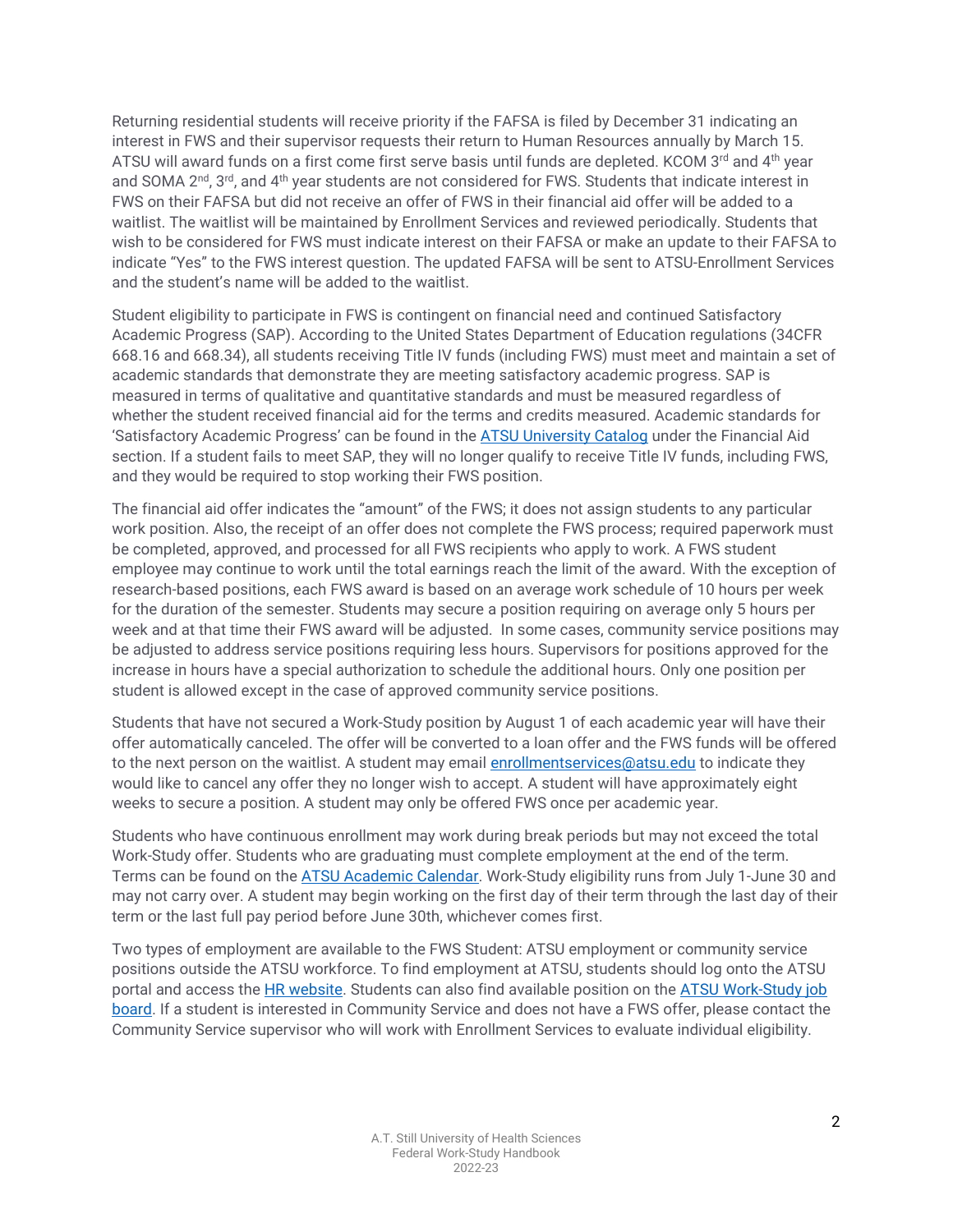## **A SUPERVISOR'S GUIDE TO FWS**



Each year ATSU offers FWS funds to hundreds of students as part of their financial aid offers. The variety of skills and abilities these students possess are assets to all University departments. To the maximum extent possible FWS positions should complement and reinforce the student's education program or career goals. On-campus employment cannot displace regular full-time or temporary employees, and cannot impair existing service contracts.

This guide is designed to help you navigate the process of hiring and supervising FWS student employees.

Students eligible for FWS employment are notified by Enrollment Services, through their financial aid offer notice on the CampusNexus Student Portal. Only students awarded FWS funds by Enrollment Services can be employed on the FWS program. Supervisors of qualifying and approved community service positions will need to provide HR and Enrollment Services with a list of students they wish to hire. HR and Enrollment Services will monitor and award these students from the FWS community service reserve. Students will still be contacted by Enrollment Services and able to see their FWS offer via the CampusNexus Student Portal.

A student MAY NOT begin working in anticipation of receiving a FWS award. Awards may be adjusted if the student's eligibility changes. Enrollment Services will notify the student if the student's FWS award is adjusted. FWS eligibility is determined annually and is not guaranteed in subsequent years. The supervisor and the student will be notified by an email from HR when they can begin to work. DEPARTMENT FUNDED EMPLOYMENT differs from FWS employment in that all wages are paid by the hiring department, and not subsidized with federal financial aid funds. If a student works hours above the eligibility reported by Enrollment Services, the department will be required to pay the additional wages from the department's funds. Supervisors should work closely with the student to assure they do not exceed the award amount reported by Enrollment Services. Supervisors may track FWS employee remaining hours by followin[g these directions.](https://docs.google.com/a/atsu.edu/viewer?a=v&pid=sites&srcid=YXRzdS5lZHV8aHVtYW4tcmVzb3VyY2VzfGd4Ojc4YWI0NGYzYmRjZjQ5OGQ)

#### ESTABLISHING FWS POSITIONS

If a department wishes to post a FWS position, the supervisor should email [work-study@atsu.edu](mailto:work-study@atsu.edu) to work with Human Resources to post a position on the [Work-Study Job Board](https://recruiting2.ultipro.com/ATS1000ATSU/JobBoard/57d2e60b-37a8-4bf7-a7c6-121a822ac1bc/?q=&o=postedDateDesc&w=&wc=&we=&wpst=) via UKG Pro. The position should require an average of 10 or 5 hours per week for the duration of the semester in order for a student to earn their full eligibility. Students will apply for positions creating an account and completing the designated FWS application on the [Work-Study Job Board.](https://recruiting2.ultipro.com/ATS1000ATSU/JobBoard/57d2e60b-37a8-4bf7-a7c6-121a822ac1bc/?q=&o=postedDateDesc&w=&wc=&we=&wpst=) Students are only allowed to secure one FWS position except in limited community service exceptions. Once eligibility has been exhausted, a student will not be considered for an increase in funds.

Each department will be required to submit FWS positions to Human Resources for review and approval annually. Along with FWS positions departments will also include returning students they wish to rehire.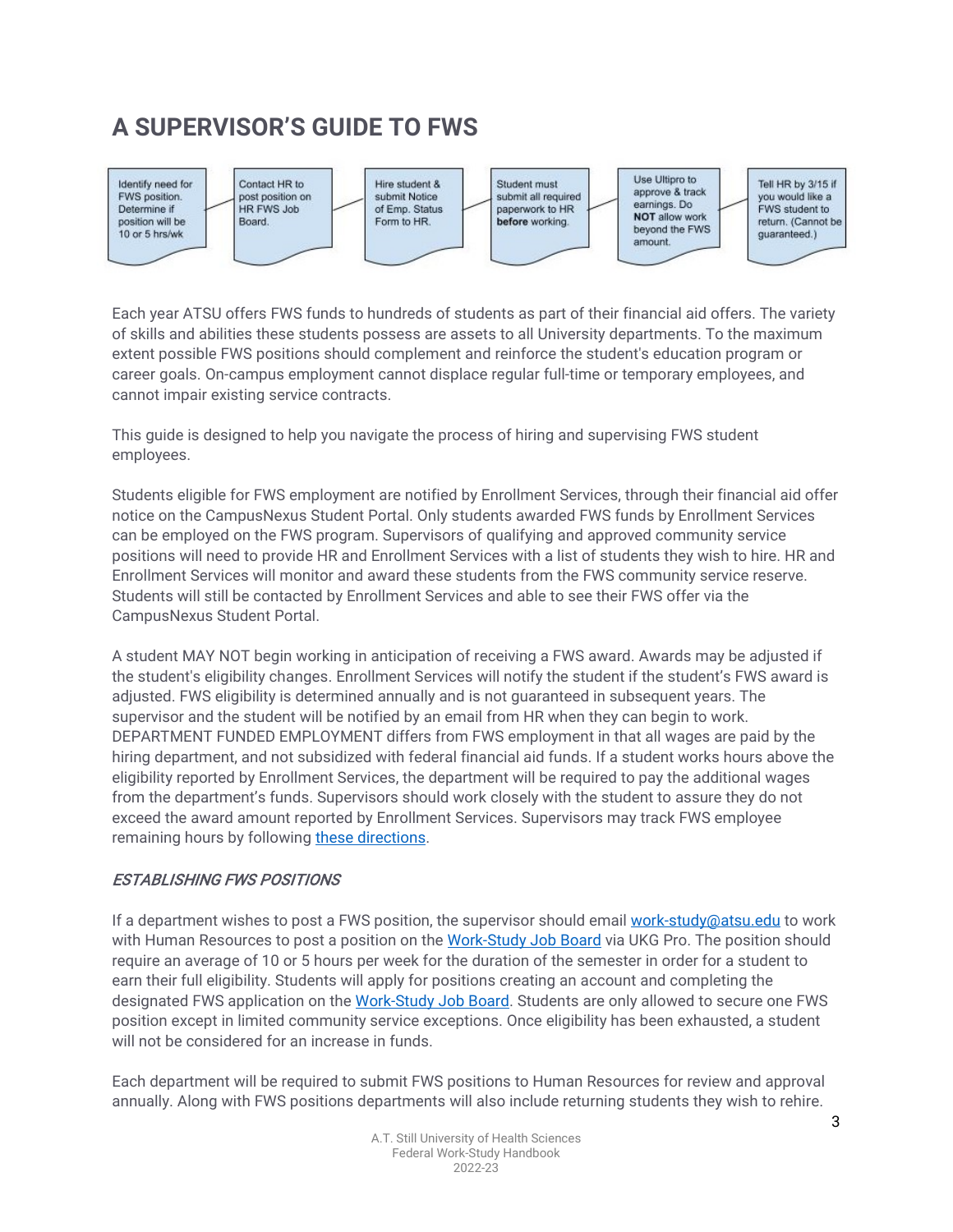If a returning student has filed the FAFSA by the returning student priority consideration deadline of December 31 indicating an interest in FWS, and is requested by the department to return by March 15, the student will be considered for FWS awarding priority. Priority awarding is not a guarantee for rehiring eligibility.

Supervisors will use UKG Pro Recruiting Gateway for the student's application.

**Interviewing:** As with regular employees, each department determines which student will best meet its needs by interviewing applicants and assessing strengths and abilities. The supervisor should provide the student with a written job description outlining their expectations of conduct and the duties of the position. Each supervisor should answer the FWS student's questions about job responsibilities to ensure a clear understanding. Work with the student to construct a work schedule that accommodates both the office needs and the student's schedule. Remember, the maximum hours a student a student may work in a week is 20 and the position should average 10 or 5 hours per week for the duration of the semester.

Positions must be posted yearly and students rehired following the same process.

#### HIRING STUDENTS

Once a supervisor has decided to hire a FWS student, they should complete the **Notice of Employee** [Status form](https://hr.atsu.edu/wp-content/uploads/2020/09/Work-Study-Status-Form-Returning-WS-Student-05062020.pdf) and submit t[o work-study@atsu.edu](mailto:work-study@atsu.edu) to start the hiring Process. Human Resources will notify the FWS student through the UKG Pro Onboarding process. Supervisors and students will be notified via email when student can begin to work.

Employment Eligibility Verification (Form I-9): Federal law requires employers to verify the employment eligibility of employees by completing an Employment Eligibility Verification Form. To complete the I-9, the student i[s required to show two forms of identification](https://www.uscis.gov/i-9-central/form-i-9-acceptable-documents) such as: a driver's license, state ID, military ID, birth certificate, Social Security Card, passport, etc. The **original** documents must be presented for review. Copies cannot be accepted.

Employee's Withholding Allowance Certificate (Federal Form W-4 and State Form W-4): withholding tax allowance forms must be completed by each student even if they are planning to claim exempt from withholding tax.

#### REPORTING TIME WORKED

FWS students who have submitted a valid work authorization, I-9, Federal Form W-4 and the appropriate state Form W-4 forms can report time worked on the UKG Pro payroll system. Instructions will be emailed to the FWS supervisor when they are ready to begin work. FWS supervisors are responsible for approving time on the payroll system by the established due dates for each pay cycle. Please check the [payroll](https://docs.google.com/spreadsheets/d/1L9-y6WRvIPr16XgbXpPUZKNOUX4w_4EqRCj4b0XtJCg/edit?ts=5feb4b7d#gid=0)  [schedule](https://docs.google.com/spreadsheets/d/1L9-y6WRvIPr16XgbXpPUZKNOUX4w_4EqRCj4b0XtJCg/edit?ts=5feb4b7d#gid=0) for these dates. Departments will be charged for hours worked prior to providing all required new hire forms.

#### EARNINGS MONITORING

It is the joint responsibility of the department and the FWS student to monitor the FWS student's earnings.

FWS students cannot exceed their Federal Work-Study allocation. Federal and state employment laws require a FWS student employee be paid for all hours worked, even if they are in excess of the FWS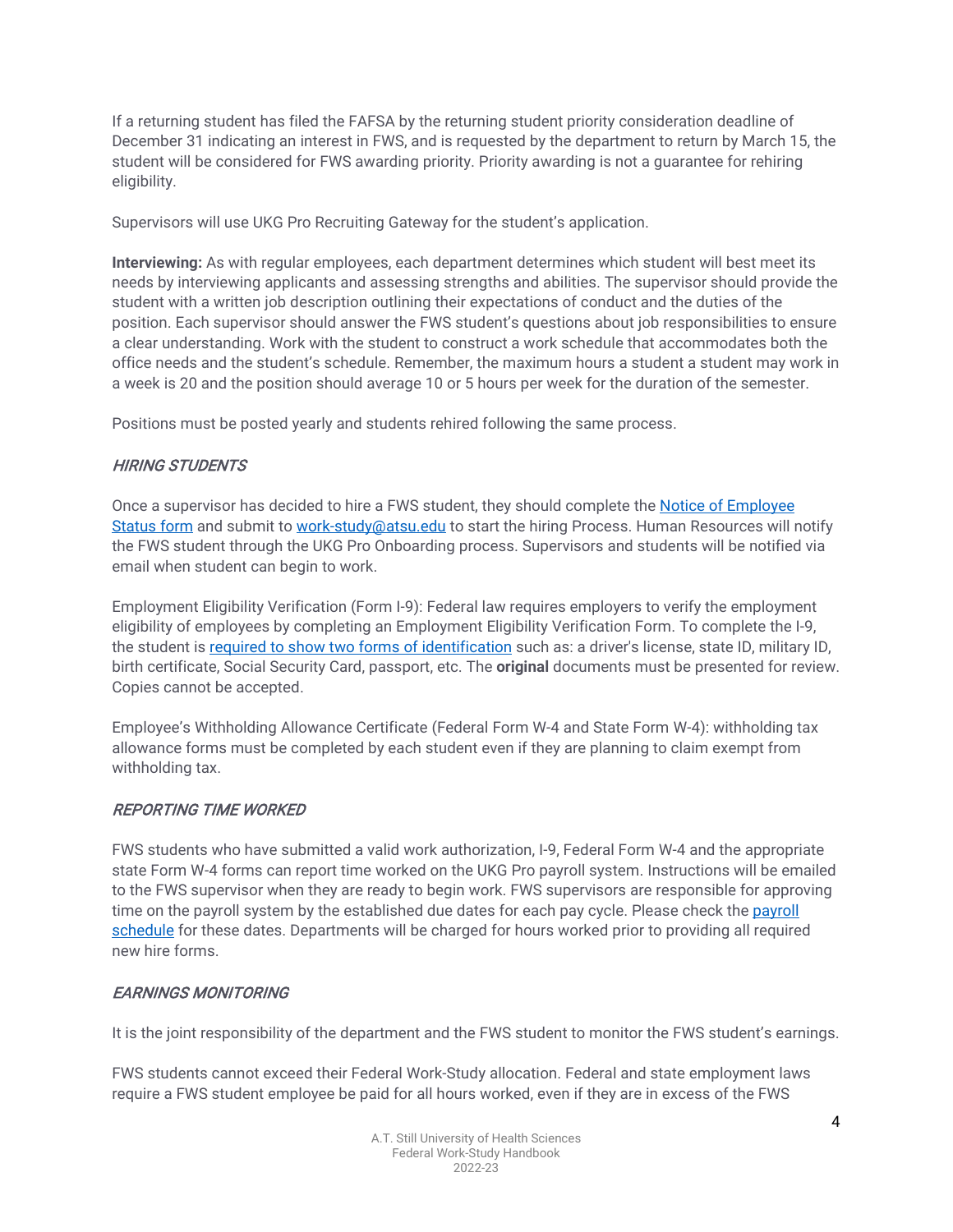award. Any department allowing a FWS student employee to exceed their FWS award will be charged for any hours in excess. The FWS student must stop working through the FWS program. If you wish to continue employing the student with department funds, a new work authorization is required through a budgeted requisition and status form.

#### PAYMENT OF FWS EARNINGS

FWS earnings will be paid on a biweekly basis consistent with current payroll processing procedures. FWS employees and supervisors are encouraged to review th[e ATSU employee handbook.](https://hr.atsu.edu/policies-handbooks/)

Pay periods for hourly employees are every two (2) weeks. The pay period begins and ends at midnight every other Saturday. Hourly employees are paid on the Friday following the end of each pay period via direct deposit if applicable. Otherwise, a paper check will be mailed to the address on file.

#### EXPECTATIONS OF FWS STUDENT

**Satisfactory Performance**: FWS student employees are expected to meet the same basic performance standards as other employees: be at work on time according to an agreed work schedule, perform work in a satisfactory manner, be professional and courteous, maintain confidentiality, report hours worked honestly and meet other expectations and requirements as explained by the supervisor. Supervisors should be clear about their expectations and hold FWS student employees accountable for their work and actions.

**Unsatisfactory Performance and Termination:** If a FWS student's performance does not meet agreed upon standards, a conversation with the FWS student to explain what must be done to bring job performance up to standards is appropriate. If this does not result in better performance, the supervisor should provide the FWS student a letter indicating the problem, explaining how the FWS student can resolve the situation and warning the FWS student that their employment with the department will be terminated if performance does not improve. It is advisable to provide the letter in a meeting with the FWS student employee to discuss and clarify any expectations and consequences. If the FWS student continues to perform below expectations, termination is appropriate. Termination should be done verbally and in writing, explaining the reasons for termination. A copy of this letter should be sent to Enrollment Services and the Human Resources Office.

**Termination Without Notice:** Violations of confidentiality, theft, misrepresenting hours worked and other egregious actions are grounds for termination without notice. The Enrollment Services Office and Human Resources must be notified immediately (with a copy of the letter to the FWS student explaining the reason for termination) when a FWS student is terminated without notice.

#### FWS STUDENT EVALUATIONS

All supervisors should evaluate on-campus FWS students, and provide their students with feedback on their performance. Supervisors should take the time to guide students, and help them grow as professionals.

#### EMPLOYMENT RESTRICTIONS

**Type of Work:** Federal regulations specifically prohibit the use of FWS funds to pay for work that is religious in nature, related to partisan or nonpartisan politics or that benefits a private individual. A FWS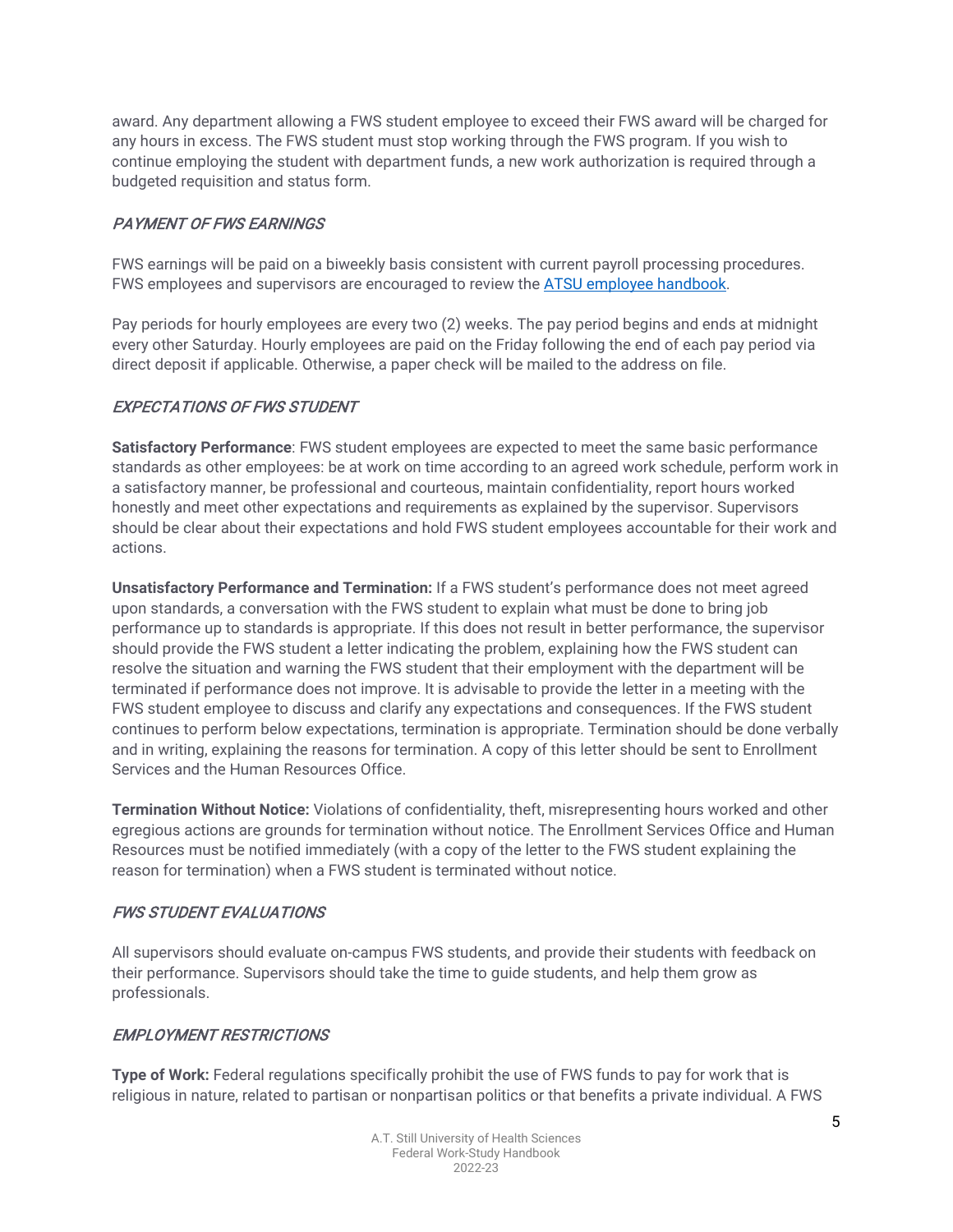student can be paid for general office work or to help develop classroom materials. A FWS student employee cannot be paid to type a dissertation or assist with private consulting. A FWS student may work for an individual professor, as long as the work is in line with the professor's official duties and is considered work for the institution itself.

**Benefits and Raises:** FWS students do not receive "fringe benefits," merit raises, bonuses, or paid time off. Certain [states' laws](https://hr.atsu.edu/policies-handbooks/#labor-laws) create additional benefits for part time employees residing in those states. Federal regulations prohibit using FWS funds to pay for time lost due to illness, jury duty, vacation, holiday, school closing or for any other reason unless required by state law. FWS students can be paid only for hours actually worked. FWS students should not be allowed to work more than twenty- hours in any workweek. FWS students who do work more than forty hours in a work week are paid time-and-a-half from the department's funds for hours worked over forty. FWS cannot be used to pay overtime. Pay rates are standardized. A FWS student cannot displace or replace a regular University employee.

**Payment:** Wage and hour laws require a FWS student employee be paid within a "reasonable" amount of time based on our normal paydays for FWS purposes. If a FWS student begins working for you prior to your submission of the required information, the supervisor may be reprimanded and Payroll will charge the department's account to pay the FWS student for hours worked. The department will continue to be charged until the appropriate FWS paperwork is completed and submitted.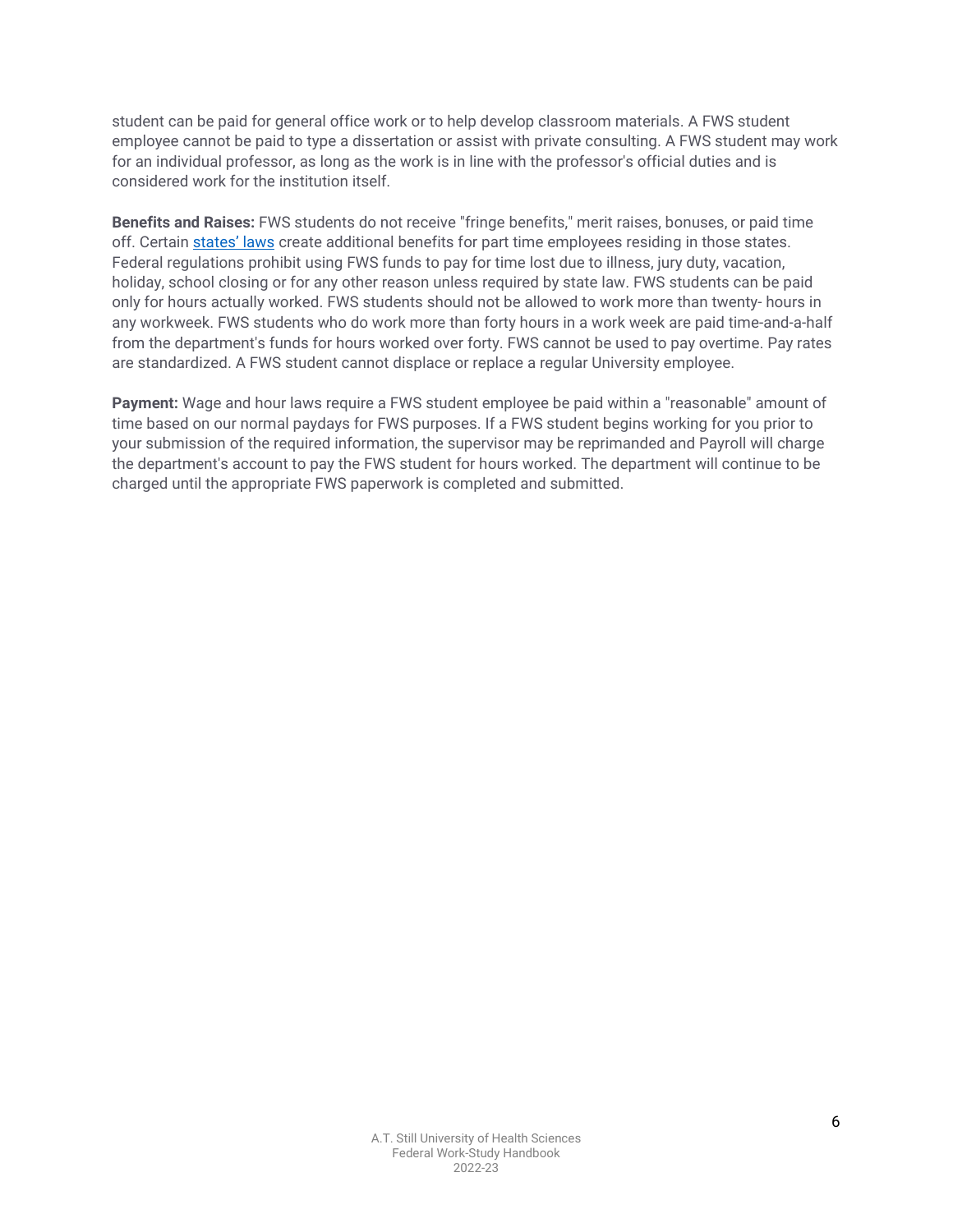### **FWS & CONFIDENTIALITY AGREEMENT\***

Students hired to begin a FWS position will be required to agree to the following FWS guidelines and confidentiality agreement.

- Students may not work any hours until all paperwork is approved.
- W-4 Withholding Forms and Form I-9 must be completed at least 3 days before start date. Each student must present original document(s) verifying citizenship and identity before working. Acceptable documentation includes a valid driver's license or state identification card and the original copy of a social security card, passport or birth certificate.
- [Direct Deposit](https://docs.google.com/a/atsu.edu/viewer?a=v&pid=sites&srcid=YXRzdS5lZHV8aHVtYW4tcmVzb3VyY2VzfGd4OjU2MzJiYmFiNDUyMjI5NmY) is strongly encouraged and payment is issued every other Friday. See ATSU pay [schedules for hourly employees.](https://docs.google.com/spreadsheets/d/1L9-y6WRvIPr16XgbXpPUZKNOUX4w_4EqRCj4b0XtJCg/edit?ts=5feb4b7d#gid=0)
- All hours must be reported electronically through UKG Pro. Supervisors must approve students' hours at the end of the pay period in which the hours were worked.
- Students may only be employed in one FWS position at one time except in limited community service exceptions.
- Any hours worked beyond the eligibility stated on the financial aid offer will be charged to the supervisor's department.
- If a change occurs in the status of a FWS student (resignation, transfer, etc.), the student must report such changes to Human Resources and the department supervisor. Name changes should be reported to Human Resources and Enrollment Services as well to update your academic record.
- If your address changes, you will need to contact Enrollment Services and Human Resources.
- FWS positions are to be treated as any part-time job.
- Students should dress appropriately for the FWS position.
- Students are not permitted to skip class, labs, etc., in order to complete FWS hours. Students may not be paid for receiving instruction in a classroom, laboratory, or other academic setting.
- Long-distance personal calls from office telephones are not permitted.
- Personal mail may be sent from any office only if stamped by the sender.
- University supplies (paper, envelopes, etc.) are not for personal use.

As a condition of my employment at A.T. Still University of Health Sciences, students agree to the following:

ATSU is committed to protecting the privacy rights of its students. The [Family Educational Rights &](http://www.atsu.edu/department-of-student-affairs/enrollment-services/my-academics#ferpa-student-privacy)  [Privacy Act \(FERPA\)](http://www.atsu.edu/department-of-student-affairs/enrollment-services/my-academics#ferpa-student-privacy) protects the privacy of student records. It is your responsibility, as an employee of ATSU to be familiar with FERPA and carry out the policies set by the Federal Government.

By signing below, I understand and agree to the FWS & Confidentiality Agreement.

FWS Student Employee signature Print name Date

\* The FWS student will sign acknowledgment electronically in the hiring process.